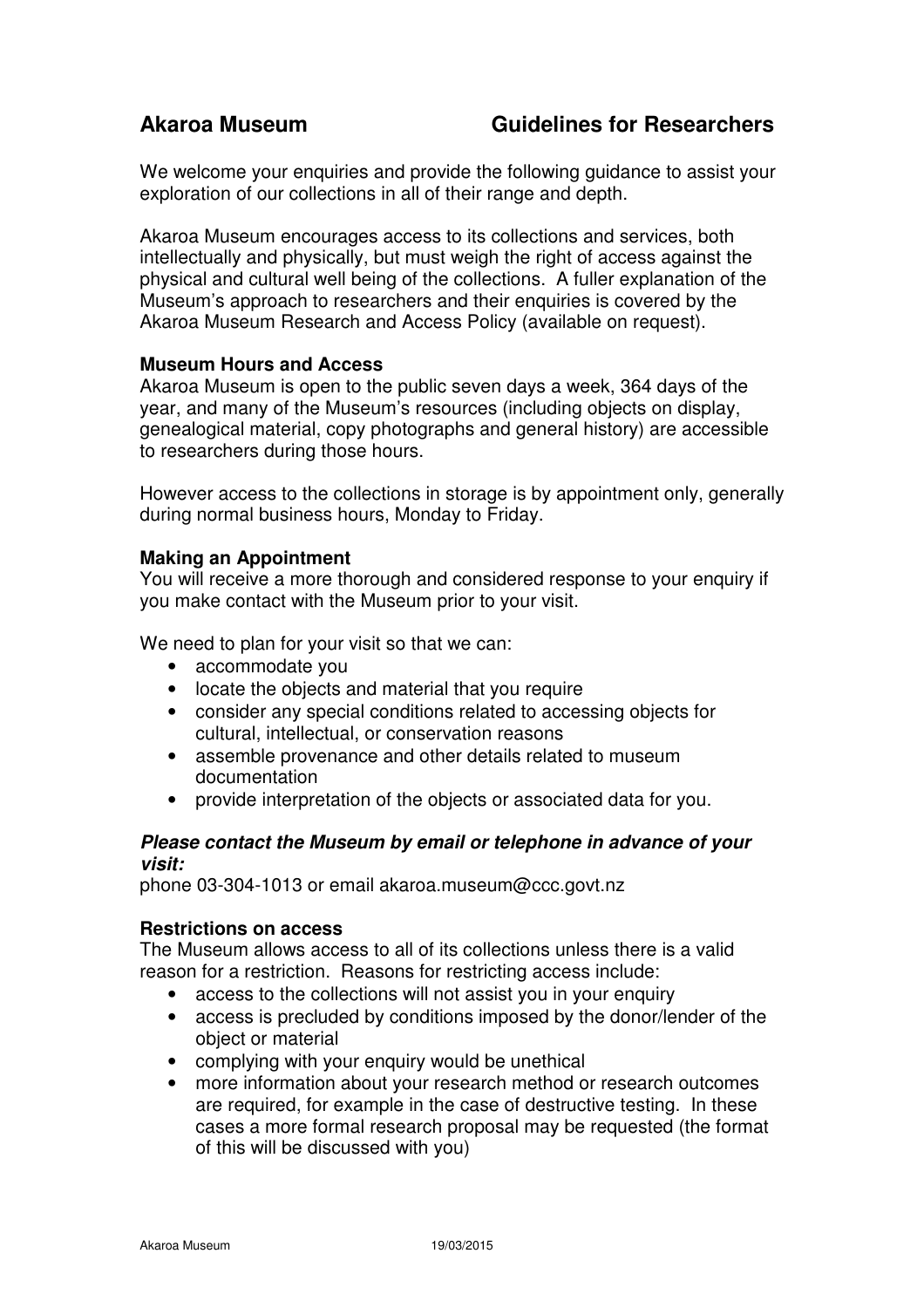- your request would threaten the integrity of the object(s). In these cases physical access may be provided by means of a copy in another medium
- your request would contravene an embargo or a cultural prohibition
- your request requires wider consultation, e.g. with Onuku runanga, before permission can be granted

### **Handling**

Staff will advise you about handling any original material you may need to access. Always have clean hands, and do not bring food or drink with you into the Museum.

### **Recording enquiries**

For auditing, security and reporting purposes the Museum will record your research enquiry. Your contact details may be retained for the same purposes, and in case information that may further your research comes to light at a later date.

## **Charges for use of collections**

The Museum makes its collection freely available for research purposes but reserves the right to recover actual and reasonable costs associated with research requests. These may include providing photocopies or digital scans. Charges are also made for the use of our research service, the supply of photographs and for the commercial use of material from the collection.

### • **Research service**

If you are unable to visit the Museum in person, our staff can offer you a research service. An initial search fee is charged, and an hourly fee thereafter. Any other associated costs, such as photocopying, will be additional. Applicable fees are available on request.

### • **Photographs**

Digital copies or photographs can be made of collections, but may incur a fee. Supply of an image does not mean you have permission to publish or reproduce the image.

### • **Commercial use**

In the case of requests for information, images or other material which is to be used for commercial purposes (including publications, film or video, advertising and promotion), reproduction fees will be charged. Applicable fees are available on request.